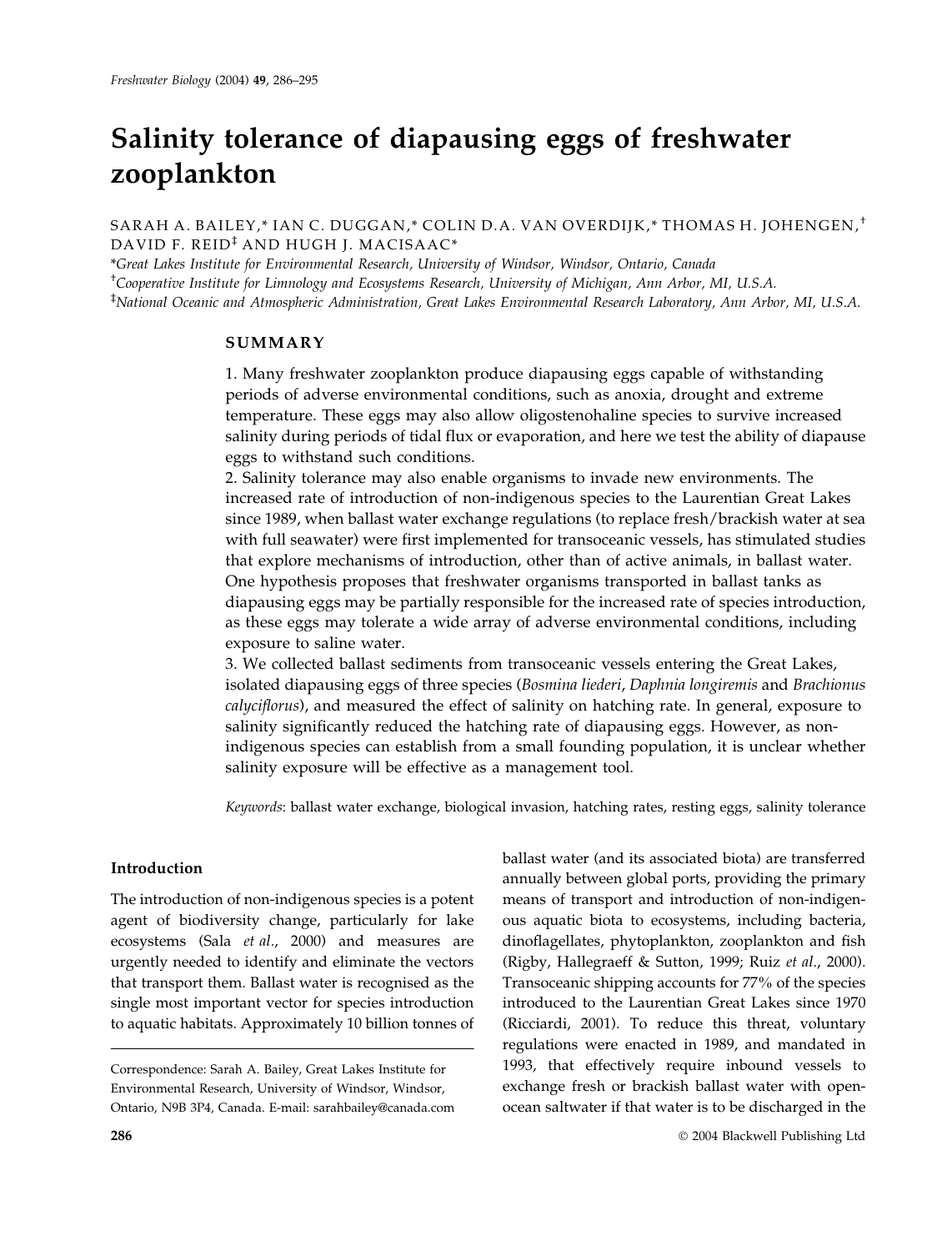Great Lakes (United States Coast Guard, 1993). Despite these regulations, the rate at which new species have been recorded in the Great Lakes tripled between 1989 and 1999 compared with the preceding 40 years (Grigorovich et al., 2003). Increased sampling effort and time lags between establishment and discovery of non-indigenous species may partially account for this pattern (Costello & Solow, 2003; Grigorovich et al., 2003), although modelling exercises indicated that ballast water exchange offers only incomplete protection and is least successful for species with benthic or dormant stages contained within ballast sediments (MacIsaac, Robbins & Lewis, 2002). Alternatively, the recent surge in non-indigenous species may be because of the presence of live or dormant organisms contained in the residual ballast of ships declaring 'no ballast on board', which are exempt from the regulations (MacIsaac et al., 2002; Bailey et al., 2003). These vessels carry tonnes of residual sediment and ballast water, and dominate trade inbound to the Great Lakes (Colautti et al., 2003).

Many freshwater zooplankton, including copepods, cladocerans and rotifers, produce diapausing or 'resting' eggs during annual population cycles. These dormant stages probably evolved as an adaptation to periods of adverse environmental conditions, including anoxia, drought and extremely low or high temperature (Gilbert, 1974; Hairston, 1996; Hairston & Cáceres, 1996; Williams, 1998). These eggs could also provide temporal escape from unfavourable salinity, facilitating the intercontinental transfer of freshwater species in sediments of ballast tanks, even those subjected to ballast water exchange. Some of the species recently recorded in the Great Lakes are euryhaline endemics of the Ponto-Caspian region of southeast Europe, which may have been transported as resting stages in ballast water and/or sediments (Ricciardi & MacIsaac, 2000; Reid & Orlova, 2002). While the salinity tolerance of some juvenile and adult freshwater cladocerans and rotifers has been examined (e.g. Miracle & Serra, 1989; Teschner, 1995; Hall & Burns, 2002), very little is known of the salinity tolerance of the diapausing eggs of freshwater taxa. Consequently, it is difficult to infer whether invertebrates capable of producing diapausing eggs could circumvent the salinity 'filter' imposed on potential Great Lakes invaders by ballast water exchange.

In this study, we examine the effect of salinity on the hatching rate of diapausing eggs of the cladocerans Bosmina liederi De Melo & Hebert and Daphnia longiremis Sars, and the rotifer Brachionus calyciflorus Pallas, common inhabitants of ballast sediments of transoceanic vessels entering the Great Lakes. While these three species are native to the Great Lakes, their presence in residual ballast sediments suggests that they are representative of the types of organisms that pose a potential risk of invasion. Bailey et al. (2003) tested the viability of diapausing eggs recovered from ballast sediments and noted a tendency for reduced viability with high pore water salinity, although this relationship was not tested directly. Here, we test the hypothesis that diapausing eggs of freshwater zooplankton will be destroyed by exposure to saline water.

# Methods

#### Sample collection

Residual sediments were collected from five transoceanic vessels entering the Great Lakes in 'no ballast on board' status in December 2000, May, August and December 2001, and in June 2002. Ships were sampled at the ports of Hamilton, Thorold and Toronto, Ontario, Canada, and Cleveland, OH, U.S.A. Residual sediment was collected from at least one ballast tank per ship, with additional tanks sampled depending upon availability and the ease and safety of access. Sediments were collected along longitudinal shell frames that trapped sediment in areas away from drainage flows. Approximately 4 kg of sediment (in total) were collected from at least five areas within each tank and placed in a single container. These composite samples were stored in the dark at 4  $^{\circ}\textrm{C}$ until experimentation. The salinity of residual sediment pore water, separated from sediment by centrifugation at approximately  $3300 g$  (approximately 32 360 m s<sup>-2</sup>) for 15 min, was measured using an optical refractometer (F. Dobbs, Old Dominion University, Norfolk, VA, U.S.A.).

#### Egg density counts

After thorough mixing, four 40-g subsamples (wet weight) were taken from each sample and preserved in 95% ethanol. Subsamples were each washed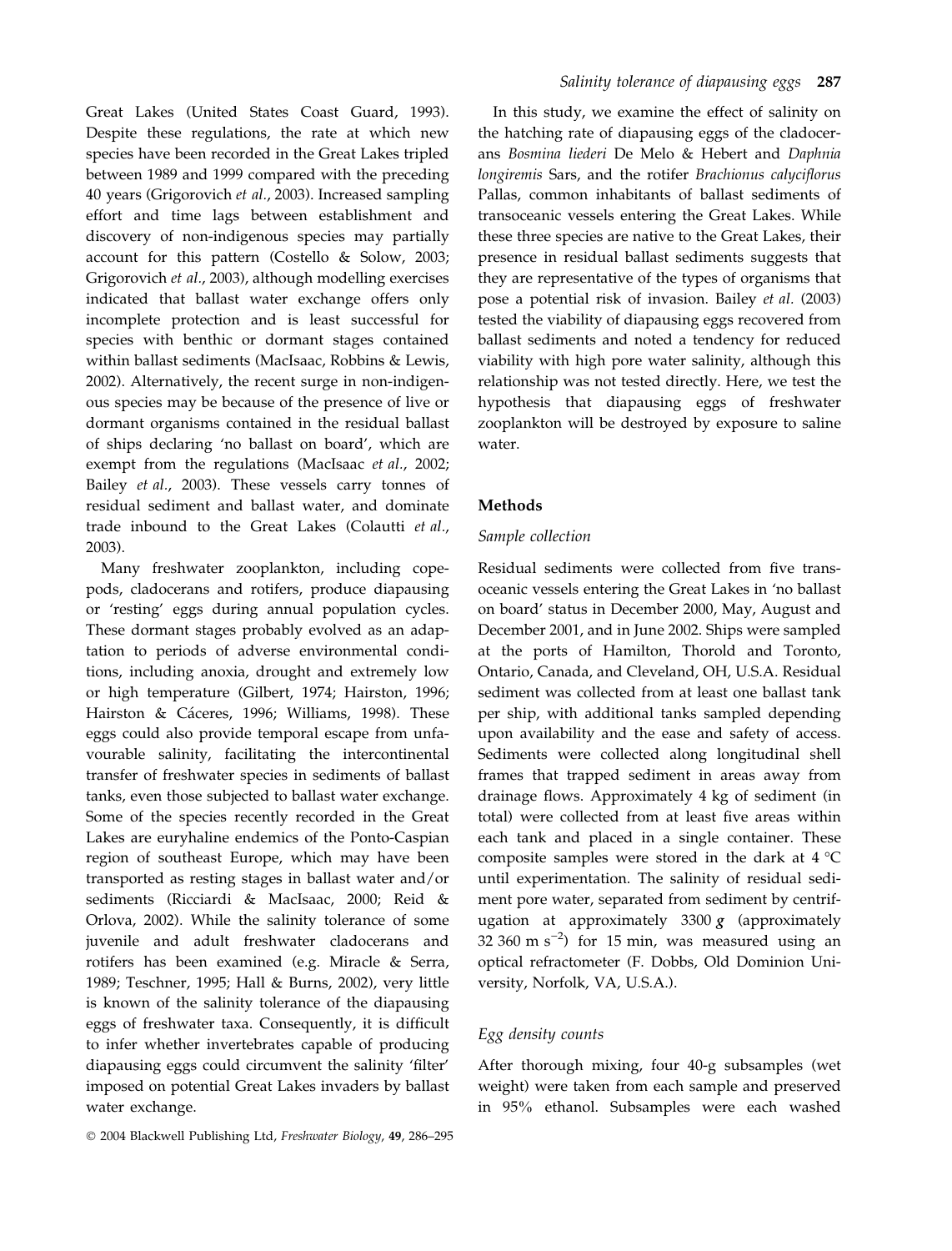through a  $45 \mu m$  sieve to remove fine sediment. Diapausing eggs were subsequently separated from the coarse sediment using the colloidal silica Ludox HS 40 (Burgess, 2001) and counted under a dissecting microscope.

## Hatching experiments

Sediments were stored in plastic containers in the dark at 4  $^{\circ}$ C for at least 4 weeks to allow a refractory period before hatching experiments commenced (see Grice & Marcus, 1981; Schwartz & Hebert, 1987). After this time, diapausing eggs were removed from sediment using a sugar flotation method (Bailey et al., 2003). Briefly, sediment was processed through a 45 lm sieve and washed into centrifuge tubes using a 1 : 1 (w : v) mixture of sucrose and water. After centrifugation (5 min at approximately  $\sim$ 27 g) the supernatant was decanted and rinsed thoroughly with water through  $45 \mu m$  mesh before being transferred to a counting dish. Diapausing eggs were immediately recovered from the supernatant and sorted by size and gross morphology under a dissecting microscope, selecting only fully intact, apparently healthy eggs. A single, replicated experiment was conducted on the most abundant egg type (Brachionus or Daphnia species) for each of five tanks. For sediment from ship 1, in which Brachionus budapestinensis Daday eggs dominated (see Table 1), experiments were attempted using B. budapestinensis, but were abandoned owing to loss of eggs over time because of their extremely small size. Experiments were therefore conducted on a subdominant species, B. liederi. All other eggs were incubated at  $0\%$  (parts per thousand salinity) for identification purposes only. Occasionally, two or three species hatched during a single trial (see Table 1). These secondary species always contributed <1% of the total number of hatchlings. In total, 11 species hatched, although only three were used in the replicated experiments. Four trials were conducted with the rotifer B. calyciflorus and one trial each for the cladocerans D. longiremis and B. liederi.

Eggs used in the experiments were separated into 20 replicates of 20 eggs each, and placed into vials containing 15 mL of sterile medium (0, 8, 16, or  $32\%$ ) representing incremental efficiencies of ballast exchange. Five replicates were placed into each

| Ship   | No. of<br>replicates | Species                                                | No. eggs<br>per $40 g$ | Pore water<br>salinity $\binom{0}{00}$ |  |
|--------|----------------------|--------------------------------------------------------|------------------------|----------------------------------------|--|
| 1 (FP) | N/A                  | Brachionus budapestinensis                             | 92                     | $\overline{2}$                         |  |
|        | 5                    | Bosmina liederi                                        | 56                     |                                        |  |
|        | N/A                  | Brachionus calyciflorus                                | 52                     |                                        |  |
|        | N/A                  | Daphnia longiremis                                     | 6.3                    |                                        |  |
|        | N/A                  | Daphnia ambigua Scourfield*                            |                        |                                        |  |
| 2 (DB) | 5                    | Daphnia longiremis                                     | 391                    | 10                                     |  |
|        | N/A                  | Daphnia ambigua*                                       |                        |                                        |  |
| 3 (DB) | 5                    | Brachionus calyciflorus                                | 100                    | 35                                     |  |
|        | N/A                  | Brachionus quadridentatus<br>f. rhenanus (Lauterborn)* |                        |                                        |  |
|        | N/A                  | Brachionus urceolaris Müller*                          |                        |                                        |  |
|        | N/A                  | Brachionus budapestinensis                             | 56.5                   |                                        |  |
|        | N/A                  | Brachionus angularis Gosse*                            |                        |                                        |  |
| 4 (DB) | 5                    | Brachionus calyciflorus                                | 57.8                   | $\overline{4}$                         |  |
|        | N/A                  | Daphnia magna Straus                                   | 1.5                    |                                        |  |
|        | N/A                  | Diaphanosoma sp.                                       | <1                     |                                        |  |
| 4 (FP) | 5                    | Brachionus calyciflorus                                | 119.5                  | 20                                     |  |
| 5 (DB) | 5                    | Brachionus calyciflorus                                | 187.8                  | 10                                     |  |
|        | N/A                  | Asplanchna brightwelli Gosse                           | 1.5                    |                                        |  |

Table 1 List of species hatched from ballast sediments through quantitative and qualitative hatching studies

Species with N/A replicates were not used during experimentation, and were hatched only for identification purposes. Ship tanks are identified by type: FP, forepeak tank; DB, double-bottom tank.

\*Denotes secondary species hatched from single morphological egg type listed immediately above.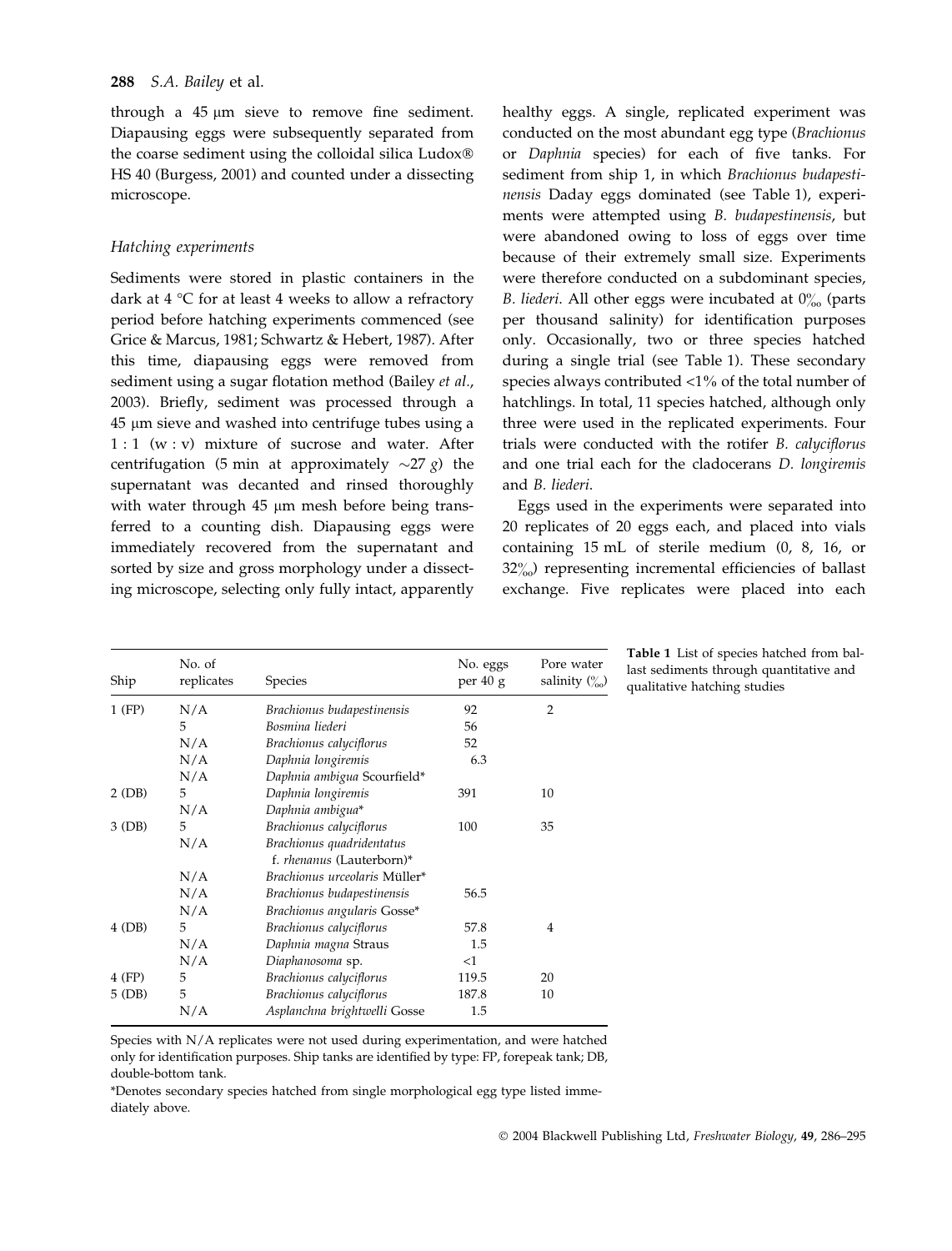salinity treatment at  $20\text{ °C}$  (photoperiod 16 h light : 8 h dark), resulting in an experimental design using 400 eggs per trial. The  $0\%$  treatment was considered a control to assess maximum viability for these freshwater species. Synthetic pond water (Hebert & Crease, 1980) or diluted, filtered, natural seawater (collected from a vessel transiting the Great Lakes loaded with ocean water ballast, filtered through  $0.2 \mu m$  Whatman number 5 paper filter) were used as hatching media. Vials were checked for emergence every 24 h for 10 days, with all hatched individuals removed daily. Media were refreshed on day 5. On day 10 all remaining eggs were transferred to synthetic freshwater media by pipette to examine hatching rates after salinity exposure. Again, the number of hatchlings was recorded daily. Negative controls containing only treatment media were kept in each treatment group to detect any introductions of organisms from the environment. We chose the 10 day hatching period after exposure for two reasons. First, previous experiments indicated that 96% of hatching occurs within the first 10 days of trials run for 20 or 30 days in the manner described above (Bailey et al., 2003; unpublished data). Secondly, the typical transit time of a 'no ballast on board' vessel carrying Great Lakes water within the lake system is 7–10 days. If the uptake of Great Lakes water does induce diapausing eggs contained in ballast sediments to hatch (as suggested by Bailey et al., 2003), this is the period of greatest risk.

Variation in the cumulative proportion of diapausing eggs hatched between treatments was analysed using a one-way ANOVA with repeated measures using Systat 8.0 (SPSS, 1998; SPSS, Chicago, IL, U.S.A.). Tukey's multiple comparison test was performed on the total proportion of eggs hatched to determine the impact of salinity on hatching rate. As emergence was inhibited at higher salinities, analyses were conducted on the 10-day hatching segment for each treatment, depending on the timing of emergence (i.e. days  $0-10$  for 0 and  $8\%$ treatments were compared with days 10–20 for 16 and  $32\%$ ; if no hatching occurred during days 0–10 for the  $8\%$  treatment, then days 10–20 were used). Only days when hatching occurred in at least one of the replicates were analysed. The proportion of eggs hatched was normalised using an arcsine square root transformation before analysis.

#### Results

Hatching experiments were conducted on zooplankton diapausing eggs isolated from residual ballast sediment collected from six tanks on five vessels. Salinity of sediment pore water varied from 2 to  $35\%$ (Table 1). Diapausing egg densities of dominant taxa were high (>50 eggs per 40 g sediment, Table 1). Eggs were induced to hatch in all experiments, with hatching rates ranging from 16 to 89% in the  $0\%$ treatment (Fig. 1). In each experiment the proportion hatching declined with increasing salinity. No organisms were recorded in the negative control vials. Brachionus calyciflorus generally began to hatch within 24 h of incubation at  $0^{\circ}_{\text{oo}}$ , while for the cladocerans B. liederi and D. longiremis emergence began at day 3 (Fig. 1). Development also began promptly in the  $8\%$ <sub>00</sub> treatments, with B. calyciflorus hatching in three out of four trials by day 5. In addition, development of eyestage embryos was recorded by day 5 in the  $8\%$ treatments for 50 and 90% of Daphnia and Bosmina eggs, respectively (see Fig. 2a). Apparently, these species could not tolerate emergence into brackish water, as development always stopped before emergence from eggs was complete. None of the eye-stage embryos recorded in  $8\%$  treatment continued development after the medium was replaced with  $0\%$ water on day 10. Conversely, no organisms hatched or completed significant development during the 10 days of exposure at either of the two higher salinities (i.e. 16 and  $32\%$ <sub>o</sub>, Fig. 2b,c), although some lipid accumulation was noted in the  $16\%$  treatment. Rather, emergence occurred in these treatments only after brackish or saltwater media were exchanged for  $0\%$  water (Fig. 1). After exchange, hatching rates among experiments varied between 0–31 and 0–78% for the 16 and  $32\%$  treatments, respectively. Bosmina liederi was the only species tested for which no hatching occurred after exposure to any of the salinity  $(>0\%)$  treatments.

The difference in hatching rate between treatments was highly significant for all trials ( $P < 0.05$ , ANOVA, Table 2). All trials exhibited divergence of hatching rates over time, as time  $\times$  treatment interaction terms were significant ( $P < 0.0001$ , ANOVA, Table 2). The proportion of eggs hatched was higher in the  $0\%$ treatment for eggs recovered from ships 1–4 (Fig. 1a-e;  $P < 0.05$ , Tukey *post hoc* test). The hatching rates of B. calyciflorus for the 0 and  $32\%$  treatments for ship 5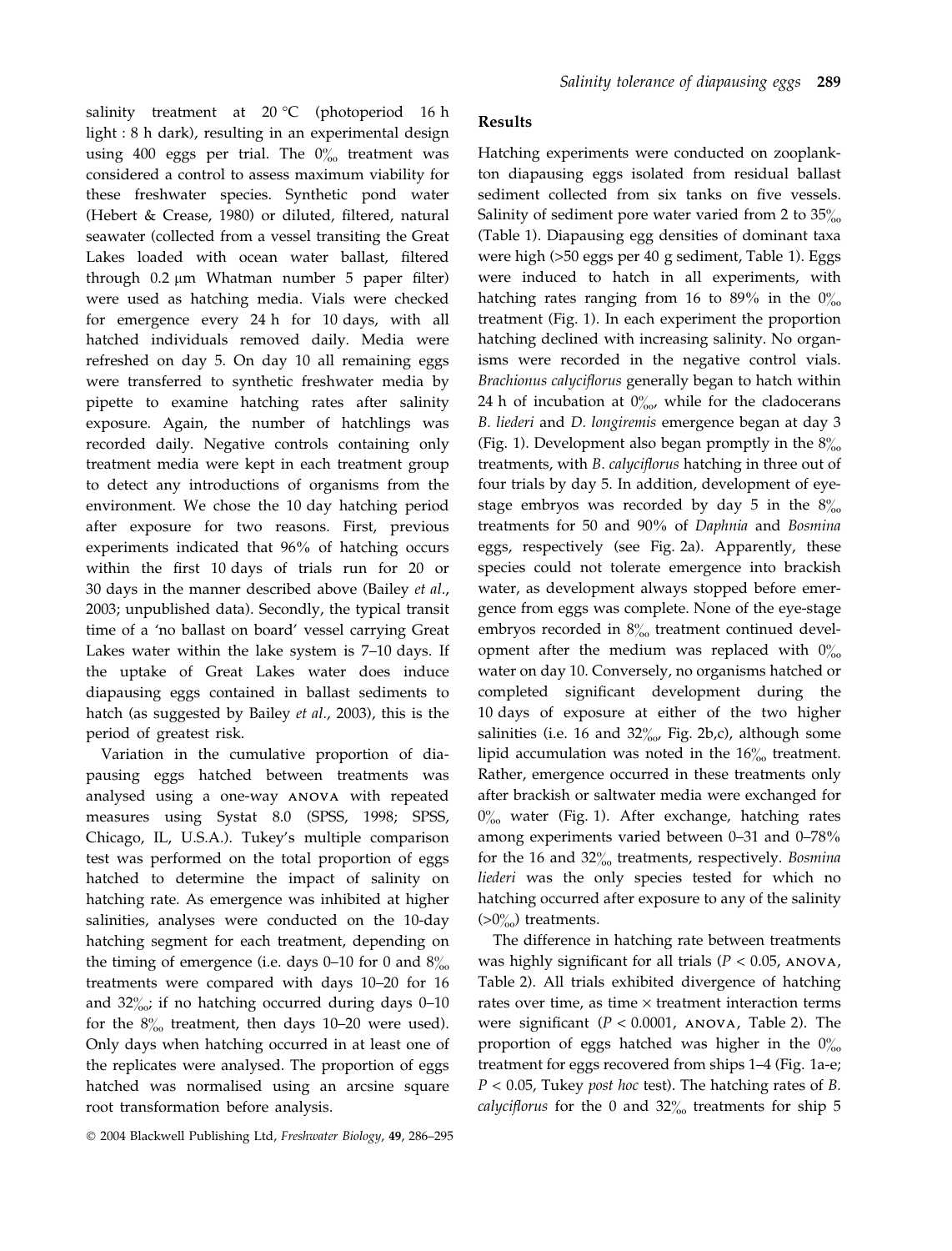

Fig. 1 Mean (±SE) cumulative proportion of diapausing eggs hatched under salinity treatments, by species. (a) Bosmina liederi (ship 1), (b) Daphnia longiremis (ship 2), (c) Brachionus calyciflorus (ship 3), (d) B. calyciflorus (ship 4-DB), (e) B. calyciflorus (ship 4-FP) and (f) B. calyciflorus (ship 5). After 10 days (dotted vertical line) all unhatched eggs in each treatment group were transferred to  $0\%$  media. Note scale difference for each ordinate. Error bars <0.03 are hidden by graph symbol.

were significantly higher than for the other two treatments (Fig. 1f;  $P < 0.001$ , Tukey post hoc test).

#### Discussion

To date, investigations of the salinity tolerance of freshwater zooplankton have been limited to measuring direct effects on growth and survival (e.g. Miracle & Serra, 1989; Teschner, 1995; Hall & Burns, 2002), or examining species richness and composition in waterbodies of varying salinity (Frey, 1993; Brain, Fourie & Shiel, 1995). These approaches have not considered diapausing egg stages, probably resulting in an underestimate of the range of salinities a particular taxon can tolerate, particularly in instances where salinity varies temporally. In this study, we have demonstrated that the hatching rate of diapausing eggs is reduced by exposure to saline conditions. The ability of diapausing eggs to tolerate fluctuations in salinity may stem from an evolutionary history in temporary habitats, which generally fluctuate more in their physical and chemical environment than adjacent, permanent ones (Williams, 1998).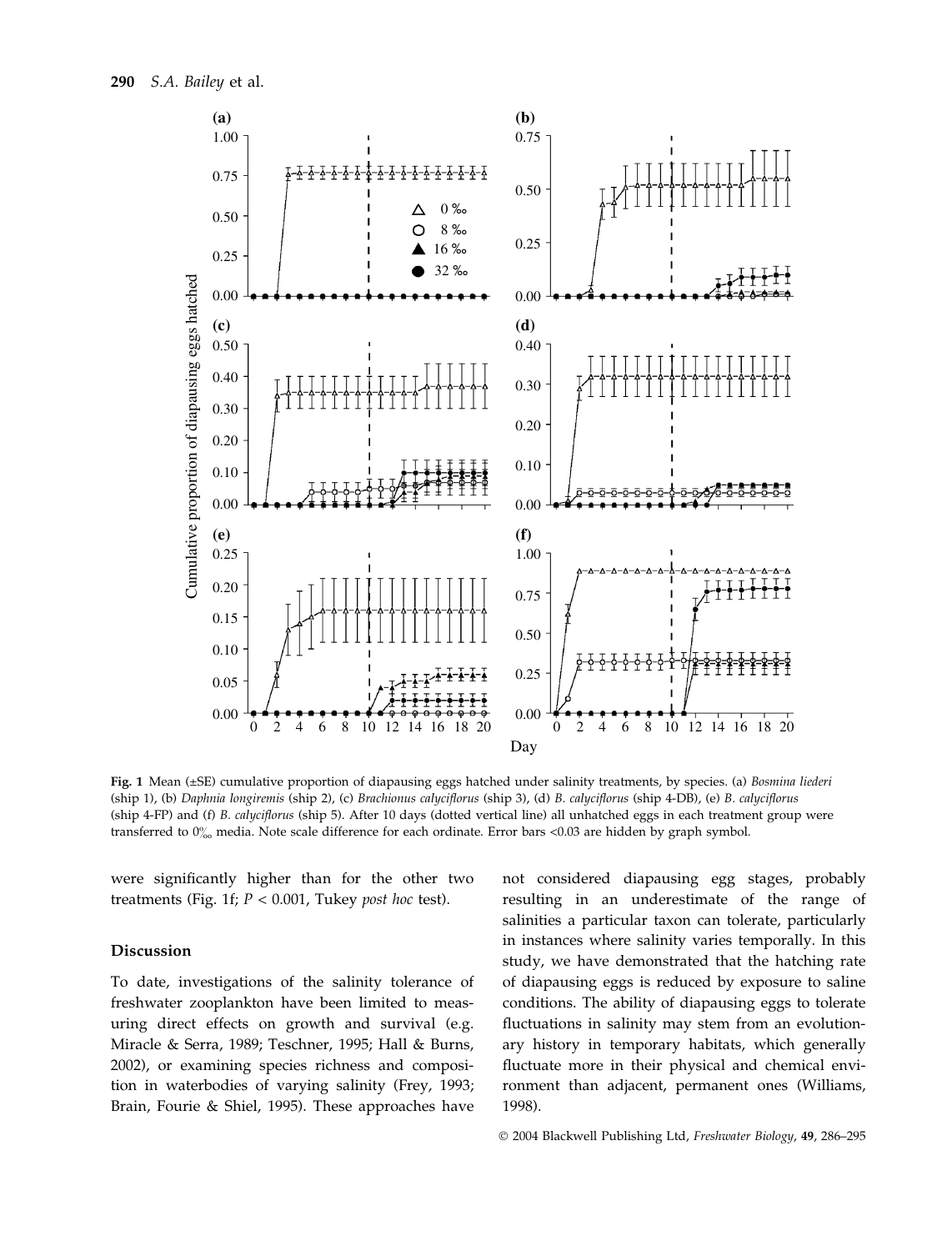

Fig. 2 Condition of diapausing eggs of Bosmina liederi after 10 days at each treatment. (a)  $8\%$  aborted eyed-embryo, (b)  $16\%_{\text{oo}}$  little differentiation and (c)  $32\%_{\text{oo}}$  no change. Scale bars (100  $\mu$ m) are included on each image.

Of the species examined here, diapausing eggs of B. liederi appear to exhibit the lowest salinity tolerance with no hatching after exposure to saltwater. Daphnia longiremis exhibited a modest degree of salinity

2004 Blackwell Publishing Ltd, Freshwater Biology, 49, 286–295

tolerance, as a small proportion of diapausing eggs hatched following saltwater exposure. Brachionus calyciflorus demonstrated the widest tolerance, with up to 78% eggs hatching after saltwater exposure. Interestingly, B. calyciflorus also displayed a wider salinity tolerance as adults than either B. liederi or D. longiremis. Although typically considered to 'prefer' freshwater, B. calyciflorus is frequently observed in brackish waters (e.g. Brain et al., 1995; Park & Marshall, 2000). It is also the only species in these trials that successfully hatched into  $8\%$  salinity during days 0–10, albeit at rates significantly lower than in freshwater. This finding is consistent with observations of Snell *et al.* (1991), who reported an approximately 40% reduction in the hatching rate of B. calyciflorus at  $8\%$  as compared with  $2\%$  growth media.

The 'maximum' hatching rates observed at  $0\%$ ranged from 16–89%. Bailey et al. (2003) suggested that pore water salinity might be negatively correlated with hatching success. Our study also found a low hatching rate for eggs recovered from sediments with a pore water salinity of  $20\%$  or higher (16 and 37%). However, lower pore water salinity  $(\leq 10\%)$  did not guarantee a high hatching rate (i.e. 32% hatch for  $4\%$ ), so other factors (such as age of eggs, duration of diapause or hatching cues) are probably involved. In addition, the effects seen in both studies may be impacted by the wide salinity tolerance of B. calyci*florus* (i.e.  $10\%$  is only slightly above the natural range for this species, resulting in a high hatching rate at intermediate salinity). Alternatively, pore water salinity measured at the time of collection may not be a good indicator of egg history; eggs may have been retained in ballast sediments for years, experiencing widely varying salinity, of which only the most recent may be reflected by pore water salinity. Nevertheless, while it is possible that the 'maximum' hatching rate (and subsequent reductions in hatching rate) measured in this study may be affected by previous exposures, our results do indicate the effectiveness of ballast water exchange because the sediments carried in transoceanic vessels originate from ports of varying salinity.

Hatching during days 10–20, following transfer to  $0\%$  medium, occurred mainly in the 16 and 32 $\%$ treatments. Very little hatching occurred during this period in either the 0 or  $8\%$  treatments, with individuals emerging only from eggs that had not visibly developed during the first 10 days. This suggests that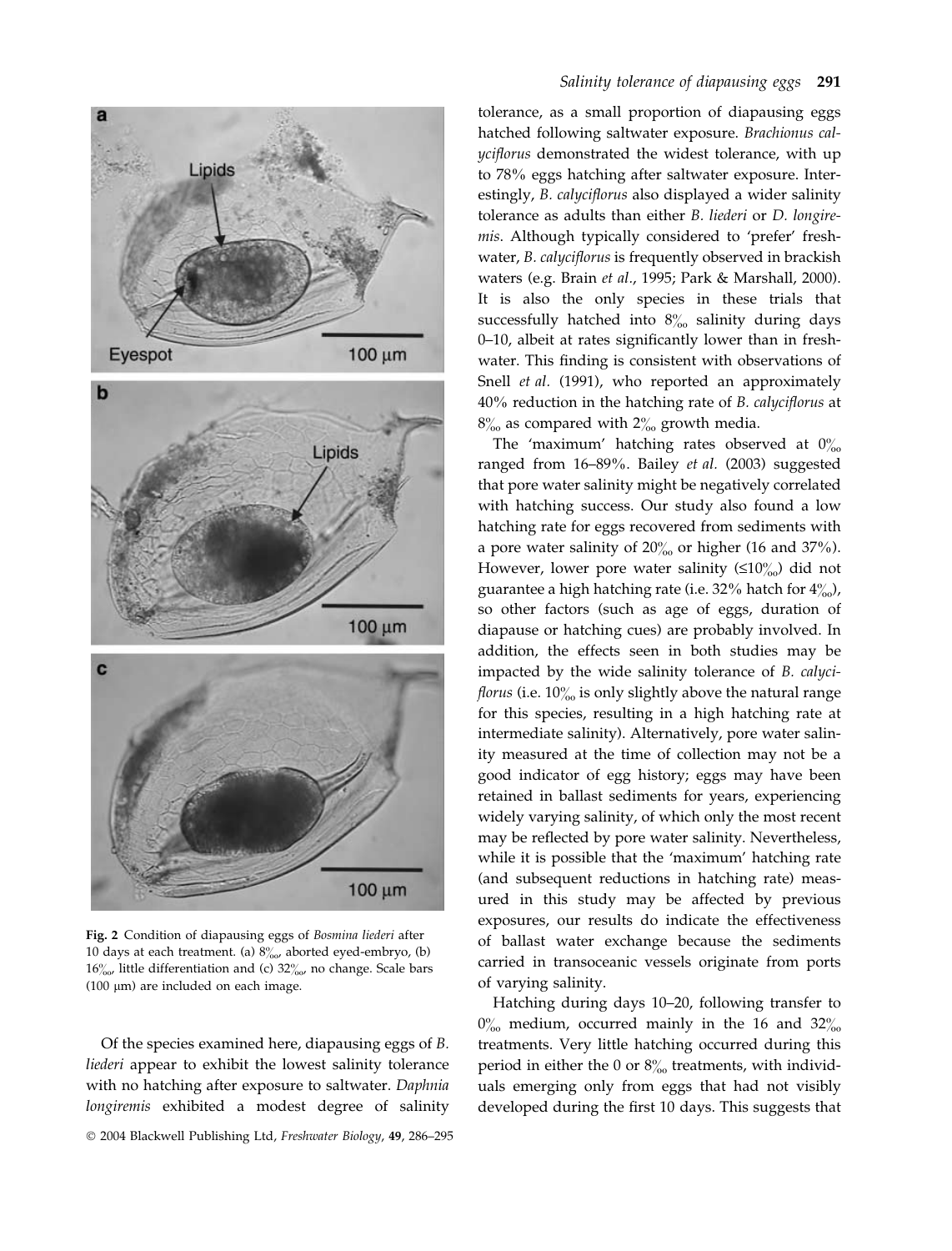|          |                         | ANOVA effects $[F$ value $(d.f.)$ |                    |                         |  |
|----------|-------------------------|-----------------------------------|--------------------|-------------------------|--|
| Ship     | Organism                | Treatment                         | Time               | Time $\times$ treatment |  |
| $1$ (FP) | Bosmina liederi         | 32.56 (3,16)***                   | 43.48 (3,48)***    | 16.98 (9,48)***         |  |
| $2$ (DB) | Daphnia longiremis      | 368.97 (3,16)***                  | 353.05 (9,144)***  | 350.90 (27,144)***      |  |
| $3$ (DB) | Brachionus calyciflorus | 19.78 (3,17)***                   | 41.08 (7,119)***   | 10.39 (21,119)***       |  |
| 4 (DB)   | Brachionus calyciflorus | 36.60 (3,16)***                   | $47.26 (4.64)$ *** | 15.10 (12,64)***        |  |
| 4 (FP)   | Brachionus calyciflorus | $6.15(3.16)^{*}$                  | 14.97 (6,96)***    | $6.54$ $(18.96)$ ***    |  |
| 5 (DB)   | Brachionus calyciflorus | 35.25 (3,16)***                   | 322.04 (4,64)***   | 22.47 (12,64)***        |  |

Table 2 Analysis of variance with repeated measures demonstrating the effect of salinity treatment on the hatching rate of diapausing eggs

Data were arcsine square root transformed prior to analysis. Significance levels for *F*-values:  $*P < 0.05$ ;  $**P < 0.0001$ . Ship tanks are identified by type: FP, forepeak tank; DB, double-bottom tank.

the Bosmina and Daphnia eye-stage embryos that developed by day 5 at  $8\%$  were no longer viable. It is possible that a salinity of  $8\%$  is sufficiently low for the initiation of egg development in freshwater species, but too high for complete development and emergence to occur. In contrast, no development in these genera was apparent in eggs exposed to  $32\%$ water, thus there remained a 'bank' of viable embryos left to emerge following transfer to freshwater media. Although both B. liederi and D. longiremis displayed this trend, we cannot explain why only Daphnia eggs hatched after exposure to  $32\%$ . However, this trend was also observed for B. calyciflorus, with a higher emergence rate after exposure to higher rather than to lower salinity during the latter half of the experiment, particularly for eggs from ship 5. A similar phenomenon was observed by Lutz, Marcus & Chanton (1994), who exposed copepod resting eggs to variable oxygen conditions. They noted that low oxygen concentrations were more detrimental to egg viability than total anoxia because metabolism was completely shut down during anoxia but not under low oxygen conditions. Thus, there appears to be greater interaction between the embryo and the environment under nearly favourable conditions than under extreme conditions. However, it is also possible that the transfer of eggs from 32 to  $0\%$  acted as a stronger hatching cue than the transfer of eggs from 8 or 16 to  $0<sub>00</sub>$ . If this is the case, then subjecting diapause eggs to ballast water of  $32\%$  may actually promote mass hatching once the eggs are returned to freshwater conditions.

Charmantier & Charmantier-Daures (2001) suggested that rehydrated Artemia embryos are protected from high salinity by the cyst envelope that is permeable to water but impermeable to ions. How-

ever, salinity and temperature are known to interact in their effects on tolerance, with temperature affecting metabolic rate, ion uptake rate, and membrane permeability (Lee & Bell, 1999). Our experiments explored salinity tolerance at 20  $\degree$ C, arguably a more challenging environment than exposure at a lower temperature for temperate species. It will be necessary to conduct future trials at a variety of temperatures to deduce the interaction between temperature and salinity on diapausing egg viability.

The variation in hatching rate seen among B. calyciflorus trials after exposure (day 10–20) may have resulted from the disparate histories of the populations tested, as indicated by pore water salinity of ballast sediments. Of particular interest was the hatching rate of B. calyciflorus collected from ship 5, as 78% eggs hatched successfully after exposure to salinities up to open-ocean levels (i.e.  $32\%$ ). In contrast, hatching rates of the other three B. calyciflorus populations were significantly reduced after similar exposure  $\left($  <10%). It is possible that salinity experienced during diapause egg formation may influence the range of salinities eggs can survive while dormant, much like it affects the optimal salinity for the initiation of hatching for the euryhaline rotifer Brachionus plicatilis Müller (Gilbert, 1974). We were unable to explore this hypothesis, as the origins of the diapausing eggs in this study are unknown. Future studies using clonal populations from both permanent and temporary habitats may help clarify this possibility.

In general, <10% of Daphnia and Brachionus eggs hatched after salinity exposure in our experiments. Nevertheless, considering the high egg density in ballast sediments (10<sup>4</sup>–10<sup>5</sup> eggs m<sup>-2</sup> using 1.6 g cm<sup>-3</sup>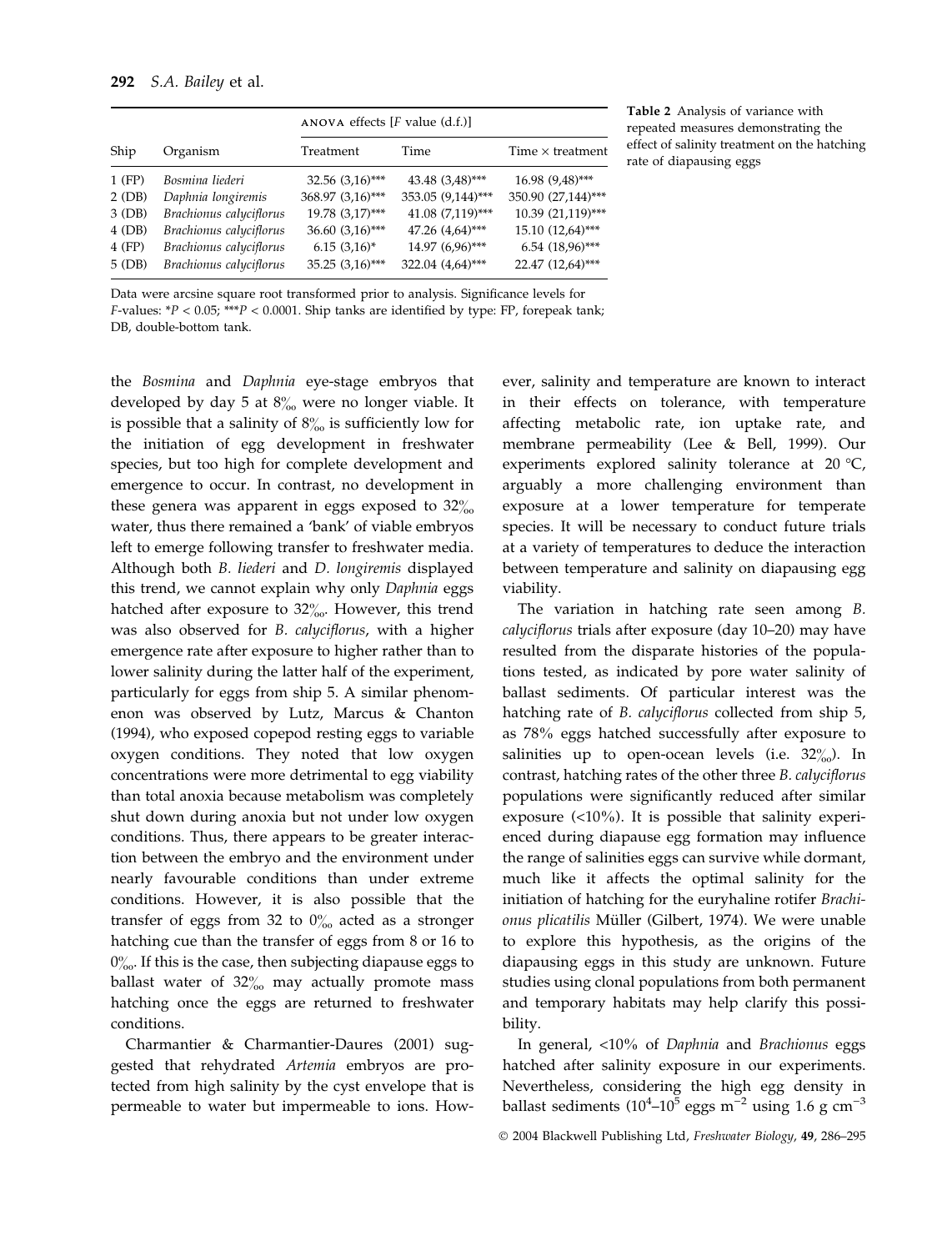conversion factor for wet sediment), large populations of viable zooplankton eggs may remain after salinity exposure. While it is possible that a longer exposure may have reduced egg viability further, the length of transoceanic crossings will generally not permit longer exposure regimes. As only a small 'seed population' is necessary to establish a cohort of reproductive individuals, and given that the maximum density of diapausing eggs in natural populations ranges between  $10^3$  and  $10^6$  eggs m<sup>-2</sup> (Hairston, 1996), new populations could establish when salinity returns to favourable values (i.e. when the vessel subsequently loads freshwater, or if the eggs get flushed into a freshwater environment). Hall & Burns (2001) suggest that resting eggs of Boeckella hamata Brehm, a freshwater copepod, are responsible for the recolonisation of the tidallyinfluenced Lake Waihola, New Zealand, after seasonal salinisation up to  $4.8\%$ . The average hatching rate for resting eggs of B. hamata was only 2.3% under optimal conditions in the laboratory. Therefore, while ballast water exchange may reduce the viability of diapausing eggs by as much as 90% for some taxa, it apparently does not offer complete protection against non-indigenous species entering the Great Lakes by this mechanism. Interestingly, our study indicates that ballast water exchange using brackish water (e.g.  $8\%$ ) may have a larger impact on diapausing egg viability than  $32\%$ <sub>00</sub>; however, this effect would have to be weighed against the possibility of introducing live euryhaline species in water of lower salinity, for which ballast water exchange of  $32\%$  is decidedly more effective (Locke et al., 1993; MacIsaac et al., 2002).

Furthermore, most transoceanic vessels currently trading on the Great Lakes declare 'no ballast on board' status (Colautti et al., 2003), and thus are exempt from ballast water exchange regulations (United States Coast Guard, 1993). MacIsaac et al. (2002) suggested that these vessels, collectively, may pose a higher invasion risk than vessels entering the system with saline ballast water owing to the abundance of viable diapausing eggs contained within residual sediments. Our results suggest that the risk posed by diapausing eggs present in sediments of these vessels could be reduced, but not eliminated, by introducing a lens of saltwater into the 'empty' ballast tanks similar to ballast exchange.

Sala et al. (2000) suggested that lakes will experience very steep declines in biodiversity this century owing to biotic exchange, land use change and climate change. The salinity of endorheic freshwater habitats is likely to increase during summer months as water inputs decline and evaporation increases (Schindler, 1997, 2001). In addition, coastal lakes and freshwater habitats upstream from tidal estuaries may suffer periodic salinisation as pulsing surges of saltwater seep inland owing to evaporation and anthropogenic diversion of freshwater (Jones, 1994; Hall & Burns, 2003). The persistence of populations through salinity fluctuations by means of diapausing eggs could have profound implications on the extent of biodiversity loss during habitat change. Species incapable of tolerating changing salinity could be replaced by taxa tolerant of brackish or saline conditions (Schindler, 1997); however, this study demonstrates that some populations may be capable of tolerating enhanced fluctuations in habitat salinity, providing a mechanism for enriching biodiversity if the habitat returns to freshwater conditions.

#### Acknowledgments

We are grateful to F. Dobbs for providing pore water salinity data, and D. Gray for laboratory assistance. The Shipping Federation of Canada, the Great Lakes Shipping Association, and their ship agents, masters, officers and crew were all very accommodating to our needs. This project was supported by an NSERC Industrial Postgraduate Scholarship, in partnership with the Shipping Federation of Canada, an Ontario Graduate Scholarship and an Ontario Federation of Anglers and Hunters Conservation Grant to SAB, and by a Premier's Research Excellence Award to HJM. This work was conducted under the multi-institutional Great Lakes NOBOB Project funded by the Great Lakes Protection Fund, the National Oceanic and Atmospheric Administration (NOAA), the U.S. Environmental Protection Agency, and the U.S. Coast Guard. The project was co-managed by the Cooperative Institute for Limnology and Ecosystems Research and the NOAA Great Lakes Environmental Research Laboratory and sponsored under cooperative agreement NA17RJ1225 from the Office of Oceanic and Atmospheric Research, NOAA (GLERL Contribution 1293).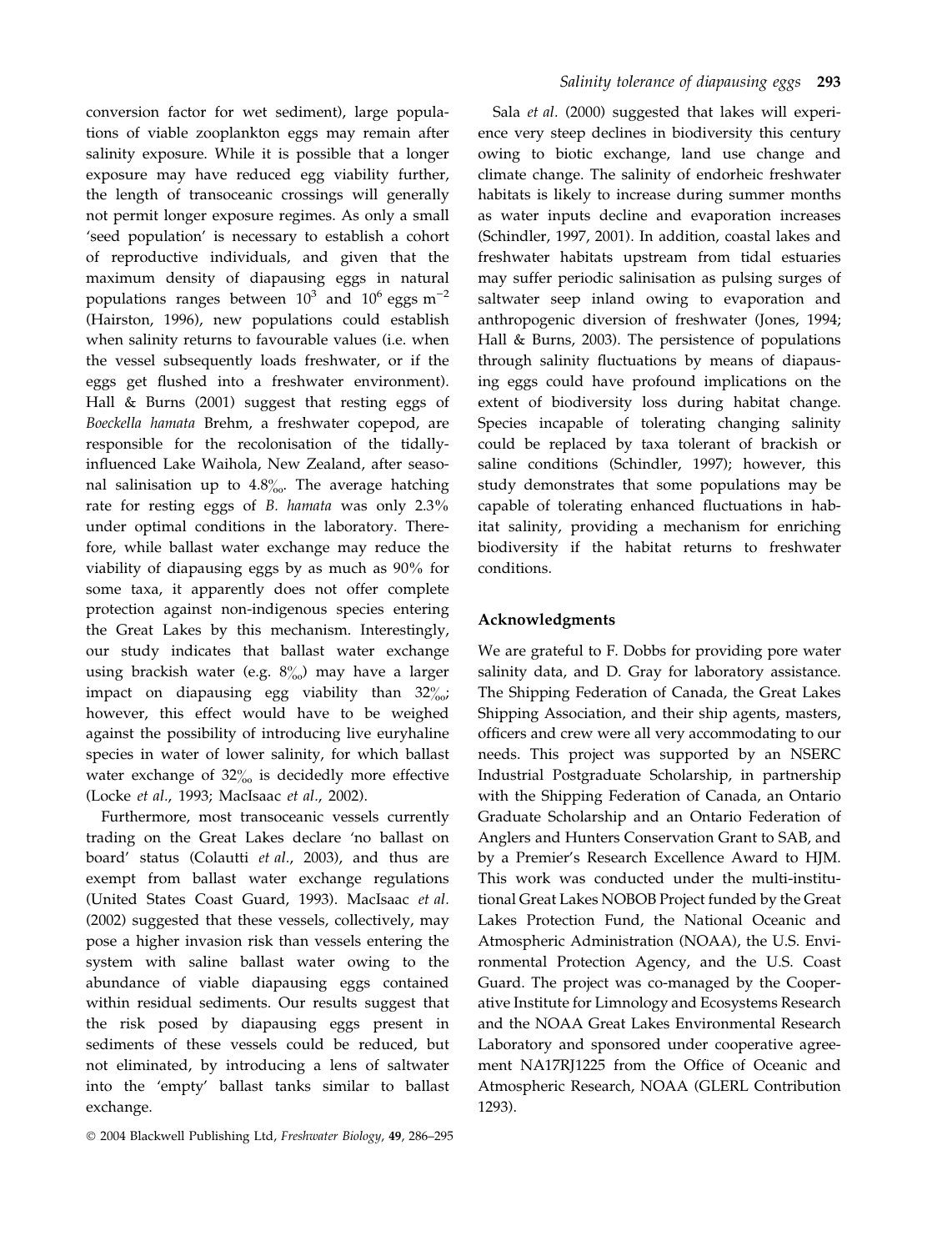#### References

- Bailey S.A., Duggan I.C., van Overdijk C.D.A., Jenkins P.T. & MacIsaac H.J. (2003) Viability of invertebrate diapausing eggs collected from residual ballast sediment. Limnology and Oceanography, 48, 1701-1710.
- Brain C.K., Fourie I. & Shiel R.J. (1995) Rotifers of the Kalahari Gemsbok National Park, South Africa. Hydrobiologia, 313/314, 319–324.
- Burgess R. (2001) An improved protocol for separating meiofauna from sediments using colloidal silica sols. Marine Ecology Progress Series, 214, 161–165.
- Charmantier G. & Charmantier-Daures M. (2001) Ontogeny of osmoregulation in Crustaceans: The embryonic phase. American Zoologist, 41, 1078–1089.
- Colautti R.I., Niimi A.J., van Overdijk C.D.A., Mills E.L., Holeck K. & MacIsaac H.J. (2003) Spatial and temporal analysis of transoceanic shipping vectors to the Great Lakes. In: Invasion Pathways: Analysis of Invasion Patterns and Pathway Management. (Eds G.M. Ruiz, J.T. Carlton & R.N. Mack ), pp. 227–246. Island Press, Washington, D.C.
- Costello C.J. & Solow A.R. (2003) On the pattern of discovery of introduced species. Proceedings of the National Academy of Sciences USA, 100, 3321–3323.
- Frey D.G. (1993) The penetration of cladocerans into saline waters. Hydrobiologia, 267, 233–248.
- Gilbert J.J. (1974) Dormancy in rotifers. Transactions of the American Microscopical Society, 93, 490–513.
- Grice G.D. & Marcus N.H. (1981) Dormant eggs of marine copepods. Oceanography and Marine Biology Annual Review, 19, 125–140.
- Grigorovich I.A., Colautti R.I., Mills E.L., Holeck K. & MacIsaac H.J. (2003) Ballast-mediated animal introductions in the Laurentian Great Lakes: retrospective and prospective analyses. Canadian Journal of Fisheries and Aquatic Sciences, 60, 740–756.
- Hairston N.G. Jr (1996) Zooplankton egg banks as biotic reservoirs in changing environments. Limnology and Oceanography, 41, 1087–1092.
- Hairston N.G. Jr & Cáceres C.E. (1996) Distribution of crustacean diapause: Micro- and macroevolutionary pattern and process. Hydrobiologia, 320, 27–44.
- Hall C.J. & Burns C.W. (2001) Hatching of Boeckella hamata (Copepoda: Calanoida) resting eggs from sediments of a tidally influenced lake. New Zealand Journal of Marine and Freshwater Research, 35, 235–238.
- Hall C.J. & Burns C.W. (2002) Mortality and growth responses of Daphnia carinata to increases in temperature and salinity. Freshwater Biology, 47, 451–458.
- Hall C.J. & Burns C.W. (2003) Responses of crustacean zooplankton to seasonal and tidal salinity changes in

the coastal Lake Waihola, New Zealand. New Zealand Journal of Marine and Freshwater Research, 37, 31–43.

- Hebert P.D.N. & Crease T.J. (1980) Clonal existence in Daphnia pulex (Leydig): another planktonic paradox. Science, 207, 1363–1365.
- Jones G. (1994) Global warming, sea level change and impact on estuaries. Marine Pollution Bulletin, 28, 7–14.
- Lee C.E. & Bell M.A. (1999) Causes and consequences of recent freshwater invasions by saltwater animals. Trends in Ecology and Evolution, 14, 284–288.
- Locke A., Reid D.M., van Leeuwen H.C., Sprules W.G. & Carlton J.T. (1993) Ballast water exchange as a means of controlling dispersal of freshwater organisms by ships. Canadian Journal of Fisheries and Aquatic Sciences, 50, 2086–2093.
- Lutz R.V., Marcus N.H. & Chanton J.P. (1994) Hatching and viability of copepod eggs at two stages of embryological development: anoxic/hypoxic effect. Marine Biology, 119, 199–204.
- MacIsaac H.J., Robbins T.C. & Lewis M.A. (2002) Modeling ships' ballast water as invasion threats to the Great Lakes. Canadian Journal of Fisheries and Aquatic Sciences, 59, 1245–1256.
- Miracle M.R. & Serra M. (1989) Salinity and temperature influence in rotifer life history characteristics. Hydrobiologia, 186/187, 81–102.
- Park G.S. & Marshall H.G. (2000) The trophic contributions of rotifers in tidal freshwater and estuarine habitats. Estuarine, Coastal and Shelf Science, 51, 729-742.
- Reid D.F. & Orlova M.I. (2002) Geological and evolutionary underpinnings for the success of Ponto-Caspian species invasions in the Baltic Sea and North American Great Lakes. Canadian Journal of Fisheries and Aquatic Sciences, 59, 1144–1158.
- Ricciardi A. (2001) Facilitative interactions among aquatic invaders: is an 'invasional meltdown' occurring in the Great Lakes? Canadian Journal of Fisheries and Aquatic Sciences, 58, 2513–2525.
- Ricciardi A. & MacIsaac H.J. (2000) Recent mass invasion of the North American Great Lakes by Ponto-Caspian species. Trends in Ecology and Evolution, 15, 62-65.
- Rigby G.R., Hallegraeff G.M. & Sutton C. (1999) Novel ballast water heating technique offers cost-effective treatment to reduce the risk of global transport of harmful marine organisms. Marine Ecology Progress Series, 191, 289–293.
- Ruiz G.M., Rawlings T.K., Dobbs F.C., Drake L.A., Mullady T., Huq A. & Colwell R.R. (2000) Global spread of microorganisms by ships. Nature, 408, 49–50.
- Sala O.E., Chapin F.S. III, Armesto J.J. et al. (2000) Global biodiversity scenarios for the year 2100. Science, 287, 1770–1774.

2004 Blackwell Publishing Ltd, Freshwater Biology, 49, 286–295